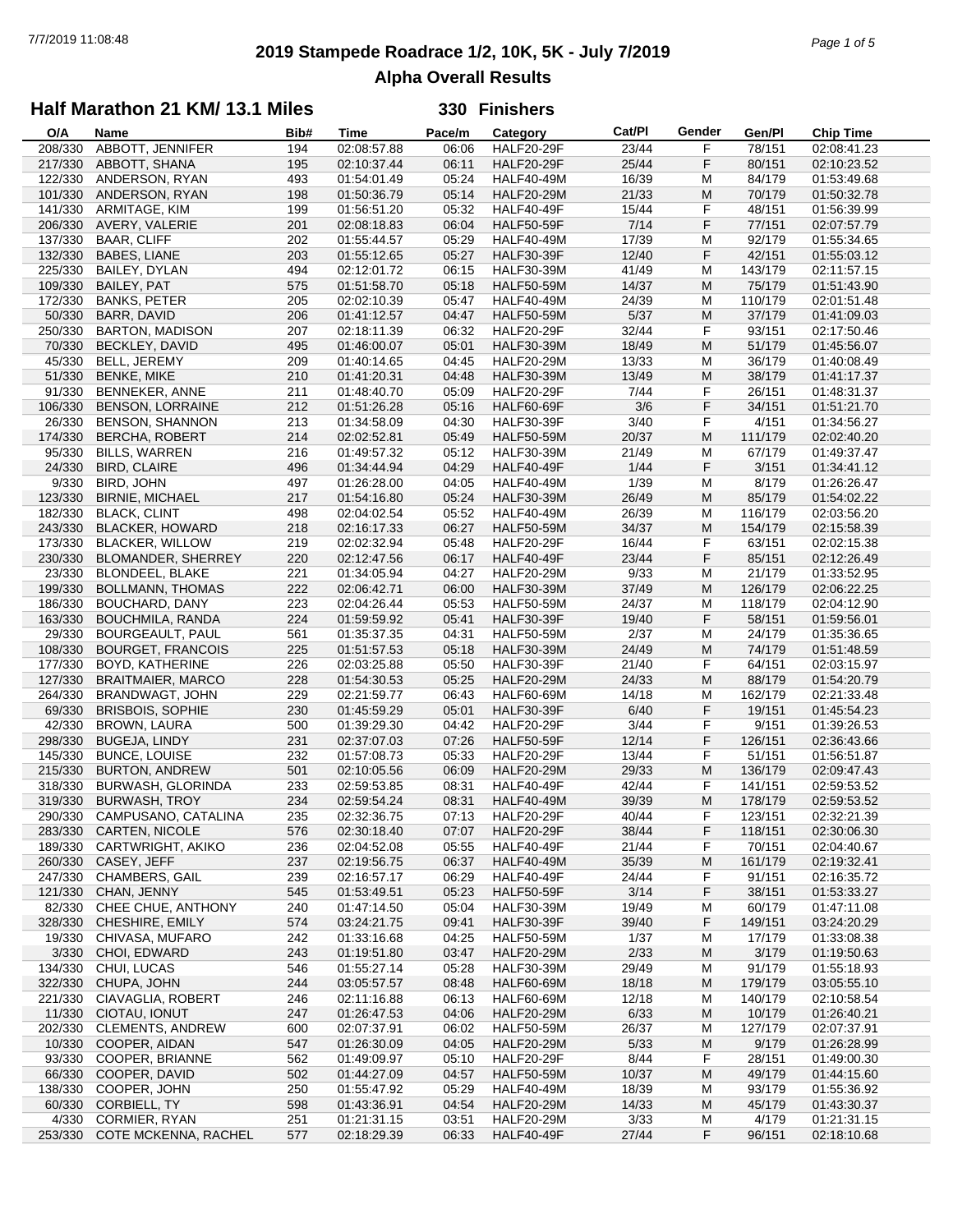# **2019 Stampede Roadrace 1/2, 10K, 5K - July 7/2019** 7/7/2019 11:08:48 *Page 2 of 5* **Alpha Overall Results**

### **Half Marathon 21 KM/ 13.1 Miles**

| O/A     | Name                         | Bib# | <b>Time</b> | Pace/m | Category          | Cat/PI | Gender | Gen/Pl  | <b>Chip Time</b> |
|---------|------------------------------|------|-------------|--------|-------------------|--------|--------|---------|------------------|
| 314/330 | <b>CROSSMAN, RACHEL</b>      | 252  | 02:51:29.03 | 08:07  | <b>HALF20-29F</b> | 43/44  | F      | 137/151 | 02:51:05.91      |
| 79/330  | CROSWELL, JORDAN             | 503  | 01:46:47.55 | 05:03  | <b>HALF20-29M</b> | 18/33  | M      | 58/179  | 01:46:37.14      |
| 28/330  | <b>CULLETON, JOHN</b>        | 253  | 01:35:19.75 | 04:31  | <b>HALF20-29M</b> | 10/33  | M      | 23/179  | 01:35:16.59      |
| 64/330  | DARCY, NOEL                  | 563  | 01:44:17.06 | 04:56  | <b>HALF30-39M</b> | 17/49  | M      | 48/179  | 01:43:52.23      |
| 61/330  | DASKO, JEANETTE              |      |             | 04:54  |                   | 5/40   | F      | 16/151  |                  |
|         |                              | 255  | 01:43:37.19 |        | <b>HALF30-39F</b> |        |        |         | 01:43:29.77      |
| 234/330 | DAVIDSON, REAGEN             | 256  | 02:13:58.41 | 06:20  | <b>HALF40-49M</b> | 32/39  | M      | 148/179 | 02:13:31.74      |
| 302/330 | DE FABRITUS, LAURIANE        | 257  | 02:38:03.58 | 07:29  | <b>HALF30-39F</b> | 34/40  | F      | 128/151 | 02:37:36.49      |
| 18/330  | DE PALEZIEUX, KRIS           | 578  | 01:33:08.20 | 04:24  | <b>HALF20-29M</b> | 8/33   | M      | 16/179  | 01:33:06.67      |
| 213/330 | DEAVER, RUSSELL              | 258  | 02:09:51.47 | 06:09  | <b>HALF40-49M</b> | 30/39  | M      | 135/179 | 02:09:28.35      |
| 313/330 | DELGADO, DANIELA             | 259  | 02:51:26.08 | 08:07  | <b>HALF20-29F</b> | 42/44  | F      | 136/151 | 02:51:02.95      |
| 73/330  | DELMAR, ANDREW               | 260  | 01:46:18.39 | 05:02  | <b>HALF20-29M</b> | 15/33  | M      | 53/179  | 01:46:11.35      |
| 57/330  | DELMAR, LESLEY               | 261  | 01:43:08.15 | 04:53  | <b>HALF50-59F</b> | 1/14   | F      | 15/151  | 01:43:05.61      |
| 47/330  | DELMAR, LINDSAY              | 262  | 01:40:31.31 | 04:45  | <b>HALF20-29F</b> | 4/44   | F      | 11/151  | 01:40:28.26      |
| 164/330 | DESHPANDE, SHASHIKANK        | 264  | 02:00:15.67 | 05:41  | <b>HALF40-49M</b> | 23/39  | M      | 106/179 | 01:59:53.55      |
|         |                              |      |             |        |                   |        |        |         |                  |
| 157/330 | DESROCHES, BEVERLY           | 265  | 01:58:32.31 | 05:37  | <b>HALF40-49F</b> | 17/44  | F      | 53/151  | 01:58:24.98      |
| 156/330 | DESROCHES, MICHAEL           | 266  | 01:58:32.14 | 05:37  | <b>HALF50-59M</b> | 18/37  | M      | 104/179 | 01:58:24.75      |
| 249/330 | DEUTSCHER, NORMAN            | 267  | 02:17:38.91 | 06:31  | <b>HALF70-79M</b> | 2/2    | M      | 157/179 | 02:17:18.74      |
| 316/330 | DEVERA, KELLY                | 268  | 02:57:17.94 | 08:24  | <b>HALF30-39F</b> | 38/40  | F      | 139/151 | 02:57:15.59      |
| 292/330 | <b>DEVERA, PATRICK</b>       | 269  | 02:34:41.20 | 07:19  | <b>HALF30-39M</b> | 49/49  | м      | 169/179 | 02:34:15.52      |
| 222/330 | DHILLON, SOHAN SINGH         | 504  | 02:11:44.35 | 06:14  | <b>HALF70-79M</b> | 1/2    | M      | 141/179 | 02:11:15.41      |
| 300/330 | DIEM, FABRICATI              | 548  | 02:37:50.00 | 07:28  | <b>HALF40-49M</b> | 37/39  | M      | 173/179 | 02:37:20.87      |
| 270/330 | DORE, JENNIFER               | 505  | 02:24:42.33 | 06:51  | <b>HALF30-39F</b> | 27/40  | F      | 106/151 | 02:24:15.94      |
|         | DUECK, LYNNE                 |      |             |        | <b>HALF60-69F</b> |        | F      |         |                  |
| 159/330 |                              | 270  | 01:58:56.97 | 05:38  |                   | 4/6    |        | 54/151  | 01:58:46.69      |
| 262/330 | DUKELOW, JANICE              | 271  | 02:20:37.39 | 06:39  | <b>HALF40-49F</b> | 31/44  | F      | 101/151 | 02:20:23.56      |
| 279/330 | DUMONT, MICHELLE             | 272  | 02:28:41.04 | 07:02  | <b>HALF20-29F</b> | 35/44  | F      | 114/151 | 02:28:17.62      |
| 245/330 | DUMOULIN, CHARLOTTE          | 273  | 02:16:39.62 | 06:28  | <b>HALF20-29F</b> | 31/44  | F      | 90/151  | 02:16:15.17      |
| 92/330  | DUMOULIN, ELAINE             | 274  | 01:48:55.63 | 05:09  | <b>HALF30-39F</b> | 9/40   | F      | 27/151  | 01:48:50.18      |
| 22/330  | DURUSSEL, RYAN               | 275  | 01:34:05.12 | 04:27  | <b>HALF40-49M</b> | 5/39   | M      | 20/179  | 01:33:58.58      |
| 52/330  | DYMENT, GEOFF                | 506  | 01:42:10.42 | 04:50  | <b>HALF40-49M</b> | 7/39   | M      | 39/179  | 01:42:10.42      |
| 195/330 | EKLUND, DARREN               | 579  | 02:06:30.15 | 05:59  | <b>HALF40-49M</b> | 28/39  | M      | 124/179 | 02:06:21.00      |
| 252/330 | EMMOND, SUE                  | 580  | 02:18:29.32 | 06:33  | <b>HALF40-49F</b> | 26/44  | F      | 95/151  | 02:18:10.20      |
|         |                              |      |             | 05:43  |                   |        | F      |         |                  |
| 165/330 | EVANGELOPOULOS, DIMITRA      | 507  | 02:00:45.17 |        | <b>HALF20-29F</b> | 15/44  |        | 59/151  | 02:00:18.21      |
| 295/330 | FABRETTI, DAVID              | 508  | 02:35:33.58 | 07:22  | <b>HALF50-59M</b> | 36/37  | М      | 171/179 | 02:35:28.96      |
| 294/330 | <b>FABRETTI, SARA</b>        | 509  | 02:35:33.11 | 07:22  | <b>HALF40-49F</b> | 37/44  | F      | 124/151 | 02:35:28.31      |
| 161/330 | FAH, CATH                    | 193  | 01:59:49.30 | 05:40  | <b>HALF50-59F</b> | 4/14   | F      | 56/151  | 01:59:33.12      |
| 309/330 | FAHR, HEATHER                | 277  | 02:46:28.96 | 07:53  | <b>HALF30-39F</b> | 37/40  | F      | 134/151 | 02:46:03.23      |
| 201/330 | FAIRBARN, BAILEY             | 278  | 02:07:35.45 | 06:02  | <b>HALF20-29F</b> | 21/44  | F      | 75/151  | 02:07:17.79      |
| 232/330 | FAYYAZ, SARAH                | 511  | 02:13:03.55 | 06:18  | <b>HALF50-59F</b> | 8/14   | F      | 86/151  | 02:12:44.55      |
| 103/330 | FELBER CHARBONNEAU, EVELYZNE |      | 01:50:51.37 | 05:15  | <b>HALF20-29F</b> | 10/44  | F      | 32/151  | 01:50:40.75      |
| 223/330 | FLEMMING, MAREN              | 280  | 02:11:51.64 | 06:14  | <b>HALF20-29F</b> | 27/44  | F      | 82/151  | 02:11:40.63      |
| 88/330  | <b>FOULGER, GEOFF</b>        | 559  | 01:48:34.75 | 05:08  | <b>HALF20-29M</b> | 19/33  | M      | 64/179  | 01:48:20.75      |
| 325/330 | <b>FRANCIS, LYNNE</b>        | 282  | 03:13:39.84 | 09:10  | <b>HALF20-29F</b> | 44/44  | F      | 146/151 | 03:13:36.53      |
|         | <b>FRANCIS, MATTHEW</b>      |      |             |        |                   |        | M      |         | 01:52:46.10      |
| 114/330 |                              | 283  | 01:52:57.98 | 05:21  | <b>HALF20-29M</b> | 22/33  |        | 78/179  |                  |
| 111/330 | FRANK, DEVIN                 | 284  | 01:52:19.02 | 05:19  | <b>HALF30-39M</b> | 25/49  | M      | 76/179  | 01:52:13.83      |
| 241/330 | <b>FRISON, MARIO</b>         | 286  | 02:15:57.45 | 06:26  | <b>HALF50-59M</b> | 33/37  | M      | 153/179 | 02:15:32.05      |
| 272/330 | FROSTAD, CHERYL              | 287  | 02:27:27.73 | 06:59  | <b>HALF50-59F</b> | 11/14  | F      | 108/151 | 02:27:01.26      |
| 144/330 | GABRUCH, TIA                 | 288  | 01:57:04.44 | 05:32  | <b>HALF20-29F</b> | 12/44  | F      | 50/151  | 01:56:53.23      |
| 320/330 | GARDNER, JEAN                | 289  | 03:00:22.63 | 08:32  | HALF70-79F        | 2/3    | F      | 142/151 | 03:00:20.46      |
| 78/330  | GAULT, COURTNEY              | 291  | 01:46:45.48 | 05:03  | <b>HALF20-29F</b> | 6/44   | F      | 21/151  | 01:46:34.16      |
| 299/330 | <b>GAVIGAN, REBECCA</b>      | 292  | 02:37:24.51 | 07:27  | <b>HALF40-49F</b> | 38/44  | F      | 127/151 | 02:37:02.89      |
| 297/330 | <b>GERRITS, CATHERINE</b>    | 296  | 02:37:06.89 | 07:26  | <b>HALF30-39F</b> | 33/40  | F      | 125/151 | 02:36:27.48      |
| 293/330 | <b>GHUMMAN, BILLY</b>        | 297  | 02:35:23.81 | 07:21  | <b>HALF20-29M</b> | 31/33  | M      | 170/179 | 02:35:15.23      |
|         |                              |      |             |        |                   |        |        |         |                  |
| 200/330 | GIFFORD, DANIELLE            | 298  | 02:07:31.56 | 06:02  | <b>HALF20-29F</b> | 20/44  | F      | 74/151  | 02:07:18.48      |
| 142/330 | GOOD, NAVARRA                | 301  | 01:56:57.40 | 05:32  | <b>HALF40-49F</b> | 16/44  | F      | 49/151  | 01:56:41.22      |
| 183/330 | GOODRIDGE, WAYNE             | 512  | 02:04:09.87 | 05:53  | <b>HALF50-59M</b> | 23/37  | M      | 117/179 | 02:03:48.24      |
| 35/330  | GOOSEN, RYAN                 | 303  | 01:36:51.77 | 04:35  | <b>HALF30-39M</b> | 10/49  | M      | 28/179  | 01:36:50.31      |
| 126/330 | <b>GOSLING, MATTHEW</b>      | 581  | 01:54:27.11 | 05:25  | <b>HALF30-39M</b> | 28/49  | M      | 87/179  | 01:54:07.26      |
| 39/330  | GRANLEY, ALEXANDER           | 304  | 01:38:14.60 | 04:39  | <b>HALF20-29M</b> | 11/33  | M      | 32/179  | 01:38:06.14      |
| 307/330 | <b>GREAVES, LISA</b>         | 513  | 02:42:23.57 | 07:41  | <b>HALF50-59F</b> | 13/14  | F      | 132/151 | 02:41:55.37      |
| 125/330 | <b>GREEN, TANYA</b>          | 305  | 01:54:24.44 | 05:25  | HALF40-49F        | 13/44  | F      | 39/151  | 01:54:11.21      |
| 227/330 | <b>GRITTEN, DAVE</b>         | 306  | 02:12:20.52 | 06:16  | <b>HALF50-59M</b> | 29/37  | M      | 145/179 | 02:12:03.27      |
| 96/330  | GUMMESEN, JULIE              | 307  | 01:50:09.11 | 05:13  | <b>HALF40-49F</b> | 8/44   | F      | 29/151  | 01:49:57.71      |
| 280/330 | HALL, DEBORAH                |      | 02:29:04.45 | 07:03  | <b>HALF40-49F</b> | 35/44  | F      | 115/151 | 02:28:37.10      |
|         |                              | 515  |             |        |                   |        |        |         |                  |
| 27/330  | HALL, SARA                   | 596  | 01:35:12.83 | 04:30  | <b>HALF20-29F</b> | 1/44   | F      | 5/151   | 01:35:10.92      |
| 229/330 | HAMILL, CATHERINE            | 308  | 02:12:38.68 | 06:17  | <b>HALF30-39F</b> | 23/40  | F      | 84/151  | 02:12:20.92      |
| 228/330 | HAMILL, CHRISTINE            | 309  | 02:12:38.56 | 06:17  | <b>HALF20-29F</b> | 28/44  | F      | 83/151  | 02:12:20.90      |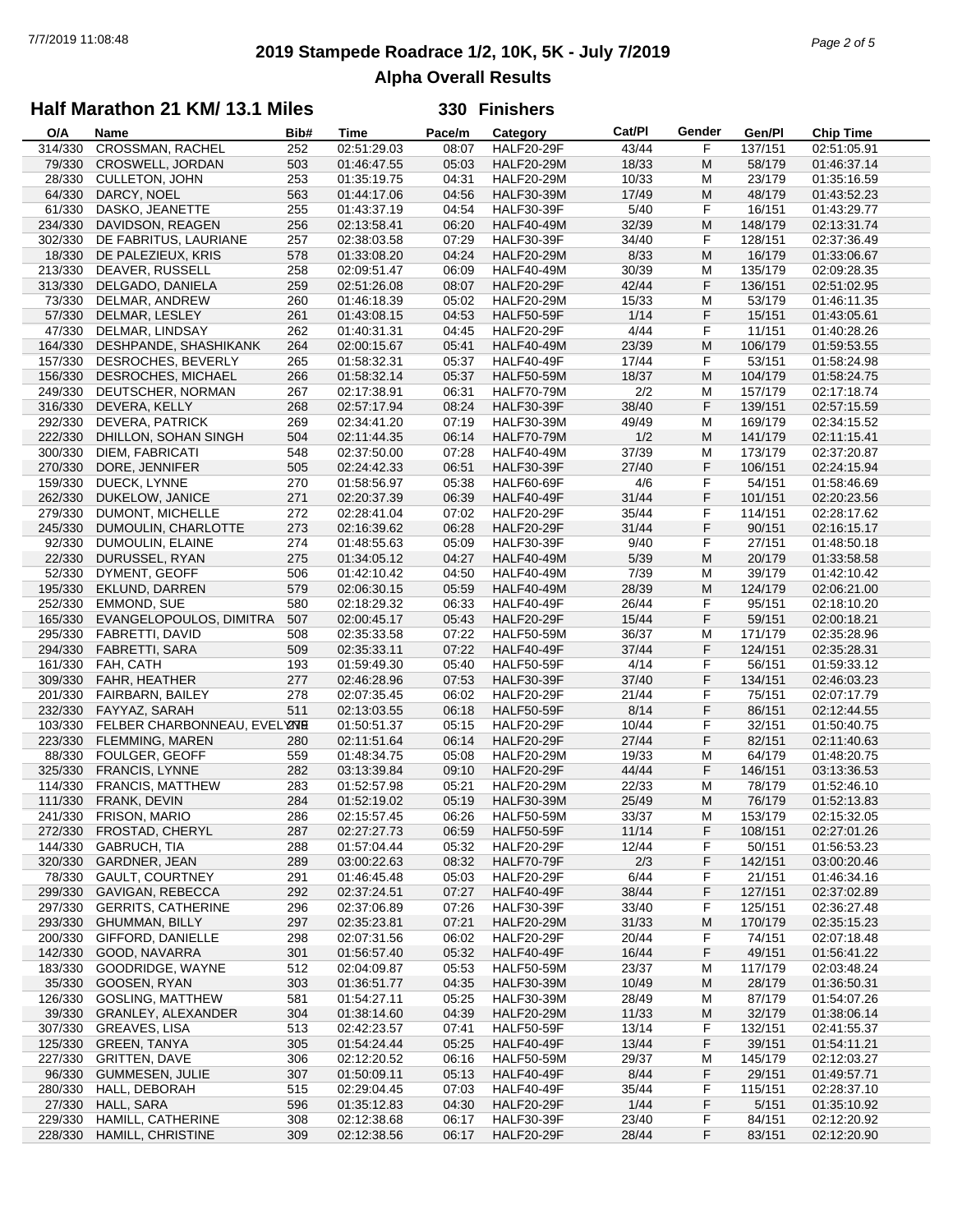# **2019 Stampede Roadrace 1/2, 10K, 5K - July 7/2019** 7/7/2019 11:08:49 *Page 3 of 5* **Alpha Overall Results**

### **Half Marathon 21 KM/ 13.1 Miles**

| O/A     | Name                       | Bib# | <b>Time</b> | Pace/m | Category          | Cat/Pl | Gender | Gen/Pl  | <b>Chip Time</b> |
|---------|----------------------------|------|-------------|--------|-------------------|--------|--------|---------|------------------|
| 196/330 | HAMILTON, PAIGE            | 310  | 02:06:30.19 | 05:59  | <b>HALF40-49F</b> | 22/44  | F      | 72/151  | 02:06:21.35      |
| 17/330  | HANKINS, CHRISTOPHER       | 564  | 01:32:55.29 | 04:24  | <b>HALF40-49M</b> | 3/39   | M      | 15/179  | 01:32:55.14      |
| 130/330 | HANNAH, KEITH              | 100  | 01:55:03.15 | 05:27  | <b>HALF60-69M</b> | 5/18   | M      | 90/179  | 01:54:51.06      |
| 178/330 | HATCHER, SARAH             | 516  | 02:03:34.37 | 05:51  | <b>HALF20-29F</b> | 17/44  | F      | 65/151  | 02:03:16.46      |
| 14/330  | HAYDEN, NOEL               | 312  | 01:32:05.67 | 04:21  | <b>HALF30-39M</b> | 4/49   | M      | 12/179  | 01:32:03.33      |
| 68/330  | HAYWOOD, JODI              | 517  | 01:44:56.03 | 04:58  | <b>HALF40-49F</b> | 7/44   | F      | 18/151  | 01:44:53.27      |
| 115/330 | HEFFERNAN, NIALL           | 313  | 01:52:59.19 | 05:21  | <b>HALF20-29M</b> | 23/33  | M      | 79/179  | 01:52:49.05      |
| 89/330  | HENSTRIDGE, AARON          | 518  | 01:48:36.51 | 05:08  | <b>HALF30-39M</b> | 20/49  | M      | 65/179  | 01:48:22.69      |
| 207/330 | HILL, IAN                  | 519  | 02:08:29.68 | 06:05  | <b>HALF50-59M</b> | 27/37  | M      | 130/179 | 02:08:12.24      |
|         |                            |      |             | 06:04  |                   | 22/44  | F      | 76/151  | 02:07:59.07      |
| 205/330 | HINSE, CLAIRE              | 315  | 02:08:15.73 |        | <b>HALF20-29F</b> |        |        |         |                  |
| 77/330  | HOLLAND, ALEX              | 317  | 01:46:41.83 | 05:03  | <b>HALF20-29M</b> | 17/33  | M      | 57/179  | 01:46:29.44      |
| 162/330 | HOLMGREN, JANAY            | 565  | 01:59:49.72 | 05:40  | <b>HALF20-29F</b> | 14/44  | F      | 57/151  | 01:59:33.16      |
| 41/330  | HRYNIUK, WAYNE             | 318  | 01:39:21.19 | 04:42  | <b>HALF50-59M</b> | 4/37   | M      | 33/179  | 01:39:15.13      |
| 120/330 | HRYNUIK, DALE              | 319  | 01:53:46.00 | 05:23  | <b>HALF60-69M</b> | 3/18   | M      | 83/179  | 01:53:46.00      |
| 168/330 | HUFF, GORDON               | 320  | 02:01:16.53 | 05:44  | <b>HALF60-69M</b> | 8/18   | M      | 107/179 | 02:00:57.21      |
| 269/330 | HUGHES, AIA                | 321  | 02:24:15.14 | 06:50  | <b>HALF40-49F</b> | 32/44  | F      | 105/151 | 02:23:55.25      |
| 261/330 | HUTCHINSON, LAURIE         | 520  | 02:20:23.25 | 06:39  | <b>HALF50-59F</b> | 10/14  | F      | 100/151 | 02:20:03.15      |
| 254/330 | <b>IBEABUCHI, CHINEKWU</b> | 322  | 02:19:02.86 | 06:35  | <b>HALF40-49M</b> | 33/39  | M      | 158/179 | 02:18:39.73      |
| 240/330 | <b>INFUSINO, SANTO</b>     | 324  | 02:15:32.19 | 06:25  | <b>HALF50-59M</b> | 32/37  | M      | 152/179 | 02:15:10.85      |
| 321/330 | JANOWSKI, MAGDALENA        | 325  | 03:01:22.14 | 08:35  | <b>HALF50-59F</b> | 14/14  | F      | 143/151 | 03:00:51.49      |
| 266/330 | JARRELL, JIM               | 326  | 02:22:24.57 | 06:44  | <b>HALF60-69M</b> | 15/18  | M      | 164/179 | 02:22:03.74      |
| 265/330 | JARRELL, STEVEN            | 327  | 02:22:23.11 | 06:44  | <b>HALF20-29M</b> | 30/33  | M      | 163/179 | 02:22:02.61      |
| 259/330 | JAYASELLAN, JAYAMALAR      | 328  | 02:19:48.92 | 06:37  | <b>HALF40-49F</b> | 30/44  | F      | 99/151  | 02:19:43.06      |
| 176/330 | JENSEN, JONATHAN           | 329  | 02:03:10.09 | 05:50  | <b>HALF40-49M</b> | 25/39  | M      | 113/179 | 02:02:54.87      |
| 317/330 | <b>JEWORSKI, CHARITY</b>   | 330  | 02:59:22.39 | 08:30  | <b>HALF40-49F</b> | 41/44  | F      | 140/151 | 02:59:19.28      |
| 315/330 |                            |      | 02:51:58.58 |        |                   |        | F      |         |                  |
|         | JILES, GAIL                | 331  |             | 08:09  | <b>HALF70-79F</b> | 1/3    |        | 138/151 | 02:51:56.89      |
| 175/330 | JONES, BERNIE              | 332  | 02:03:00.57 | 05:49  | <b>HALF50-59M</b> | 21/37  | M      | 112/179 | 02:02:40.47      |
| 301/330 | JONES, JUSTIN              | 333  | 02:37:52.66 | 07:28  | <b>HALF40-49M</b> | 38/39  | M      | 174/179 | 02:37:36.96      |
| 80/330  | JONES, TAMARA              | 521  | 01:46:48.09 | 05:03  | <b>HALF30-39F</b> | 7/40   | F      | 22/151  | 01:46:37.38      |
| 190/330 | KAMPS, GERRIT              | 334  | 02:04:58.25 | 05:55  | <b>HALF30-39M</b> | 33/49  | M      | 120/179 | 02:04:45.47      |
| 151/330 | KASSEL, JARED              | 337  | 01:57:54.55 | 05:35  | <b>HALF40-49M</b> | 21/39  | M      | 100/179 | 01:57:43.93      |
| 324/330 | KATZ, DEBORAH              | 338  | 03:07:23.59 | 08:52  | <b>HALF60-69F</b> | 6/6    | F      | 145/151 | 03:07:22.86      |
| 74/330  | KEEFE, DEAN                | 339  | 01:46:20.66 | 05:02  | <b>HALF40-49M</b> | 9/39   | М      | 54/179  | 01:46:14.11      |
| 116/330 | <b>KEEFE, KAREN</b>        | 340  | 01:53:07.63 | 05:21  | <b>HALF40-49F</b> | 12/44  | F      | 37/151  | 01:53:01.08      |
| 197/330 | KIMMETT, LESLIE            | 582  | 02:06:35.09 | 05:59  | <b>HALF20-29F</b> | 19/44  | F      | 73/151  | 02:06:19.67      |
| 198/330 | KIMMETT, REID              | 556  | 02:06:35.61 | 05:59  | <b>HALF30-39M</b> | 36/49  | M      | 125/179 | 02:06:19.91      |
| 113/330 | KING, MARTIN               | 591  | 01:52:47.26 | 05:20  | <b>HALF50-59M</b> | 15/37  | M      | 77/179  | 01:52:34.88      |
| 54/330  | KING, STEPHEN              | 342  | 01:42:45.60 | 04:52  | <b>HALF30-39M</b> | 14/49  | M      | 40/179  | 01:42:35.31      |
| 135/330 | KINLOCH, NATASHA           | 343  | 01:55:35.52 | 05:28  | <b>HALF30-39F</b> | 14/40  | F      | 44/151  | 01:55:22.67      |
| 5/330   | KLASSEN, LEANNE            | 595  | 01:21:43.76 | 03:52  | <b>HALF30-39F</b> | 1/40   | F      | 1/151   | 01:21:42.77      |
| 209/330 | KMET, JASON                | 344  | 02:09:01.34 | 06:06  | <b>HALF40-49M</b> | 29/39  | М      | 131/179 | 02:08:42.05      |
| 48/330  | KOLBER, RACHEL             | 566  | 01:40:33.68 | 04:45  | <b>HALF40-49F</b> | 4/44   | F      | 12/151  | 01:40:30.05      |
| 263/330 | KOWALENKO, RACHEL          | 345  | 02:21:56.28 | 06:43  | <b>HALF30-39F</b> | 25/40  | F      | 102/151 | 02:21:32.24      |
|         |                            |      |             |        |                   |        | F      | 25/151  | 01:48:34.52      |
| 90/330  | <b>KROSHUS, CLAIRE</b>     | 522  | 01:48:39.13 | 05:08  | HALF60-69F        | 2/6    |        |         |                  |
| 155/330 | KURIACHAN, VIKAS           | 346  | 01:58:31.75 | 05:37  | <b>HALF40-49M</b> | 22/39  | M      | 103/179 | 01:58:14.37      |
| 233/330 | KURZ, WALTER               | 347  | 02:13:20.87 | 06:19  | <b>HALF50-59M</b> | 30/37  | M      | 147/179 | 02:12:59.54      |
| 242/330 | KWON, YOUNG-MI             | 348  | 02:16:14.23 | 06:27  | <b>HALF50-59F</b> | 9/14   | F      | 89/151  | 02:15:51.91      |
| 326/330 | LAGORE, SUSANN             | 592  | 03:17:30.78 | 09:21  | <b>HALF40-49F</b> | 43/44  | F      | 147/151 | 03:17:27.15      |
| 158/330 | LAMB JR, ROBERT            | 349  | 01:58:33.34 | 05:37  | <b>HALF50-59M</b> | 19/37  | М      | 105/179 | 01:58:22.13      |
| 255/330 | LANCIAULT, JEAN-CHARLES    | 351  | 02:19:07.81 | 06:35  | <b>HALF40-49M</b> | 34/39  | M      | 159/179 | 02:18:43.17      |
| 218/330 | LANG, JULIE                | 353  | 02:10:38.42 | 06:11  | <b>HALF20-29F</b> | 26/44  | F      | 81/151  | 02:10:24.21      |
| 98/330  | LAWRENCE, ANDREW           | 355  | 01:50:12.84 | 05:13  | <b>HALF20-29M</b> | 20/33  | M      | 69/179  | 01:49:59.85      |
| 296/330 | LE, JOHN                   | 356  | 02:36:31.22 | 07:25  | <b>HALF50-59M</b> | 37/37  | M      | 172/179 | 02:36:02.49      |
| 169/330 | LEDENE, LANA               | 357  | 02:01:19.67 | 05:45  | <b>HALF40-49F</b> | 19/44  | F      | 62/151  | 02:01:06.05      |
| 257/330 | LINGE, ANGELIQUE           | 567  | 02:19:30.40 | 06:36  | HALF40-49F        | 28/44  | F      | 97/151  | 02:19:12.67      |
| 304/330 | LINSANGAN, MARVIN          | 358  | 02:41:34.31 | 07:39  | <b>HALF20-29M</b> | 32/33  | M      | 175/179 | 02:41:28.83      |
| 76/330  | LITWIN, RAYMOND            | 583  | 01:46:38.76 | 05:03  | <b>HALF40-49M</b> | 10/39  | M      | 56/179  | 01:46:28.91      |
| 281/330 | LIU, CELINE                | 361  | 02:30:12.24 | 07:07  | <b>HALF20-29F</b> | 36/44  | F      | 116/151 | 02:29:44.80      |
| 171/330 | LOCKE, JUSTIN              | 524  | 02:01:34.72 | 05:45  | <b>HALF30-39M</b> | 31/49  | M      | 109/179 | 02:01:28.97      |
| 146/330 | LONSBERRY, DARRELL         | 362  | 01:57:27.22 | 05:33  | <b>HALF40-49M</b> | 19/39  | M      | 95/179  | 01:57:12.89      |
| 72/330  | LUANG, TAI                 | 549  | 01:46:10.19 | 05:01  | <b>HALF16-19M</b> | 1/1    | M      | 52/179  | 01:45:59.67      |
|         |                            |      |             |        |                   | 34/44  |        |         |                  |
| 277/330 | LUCAS, DANA                | 364  | 02:28:32.72 | 07:02  | <b>HALF20-29F</b> |        | F      | 112/151 | 02:28:09.35      |
| 192/330 | LUTZ, PATRICK              | 366  | 02:05:06.26 | 05:55  | <b>HALF40-49M</b> | 27/39  | M      | 122/179 | 02:04:47.36      |
| 131/330 | LUU, AMY                   | 367  | 01:55:12.48 | 05:27  | <b>HALF30-39F</b> | 11/40  | F      | 41/151  | 01:55:00.50      |
| 244/330 | MADSEN, BRYAN              | 369  | 02:16:38.87 | 06:28  | <b>HALF30-39M</b> | 45/49  | M      | 155/179 | 02:16:19.66      |
| 139/330 | MADSEN, MAREN              | 370  | 01:56:19.89 | 05:30  | <b>HALF40-49F</b> | 14/44  | F      | 46/151  | 01:56:09.74      |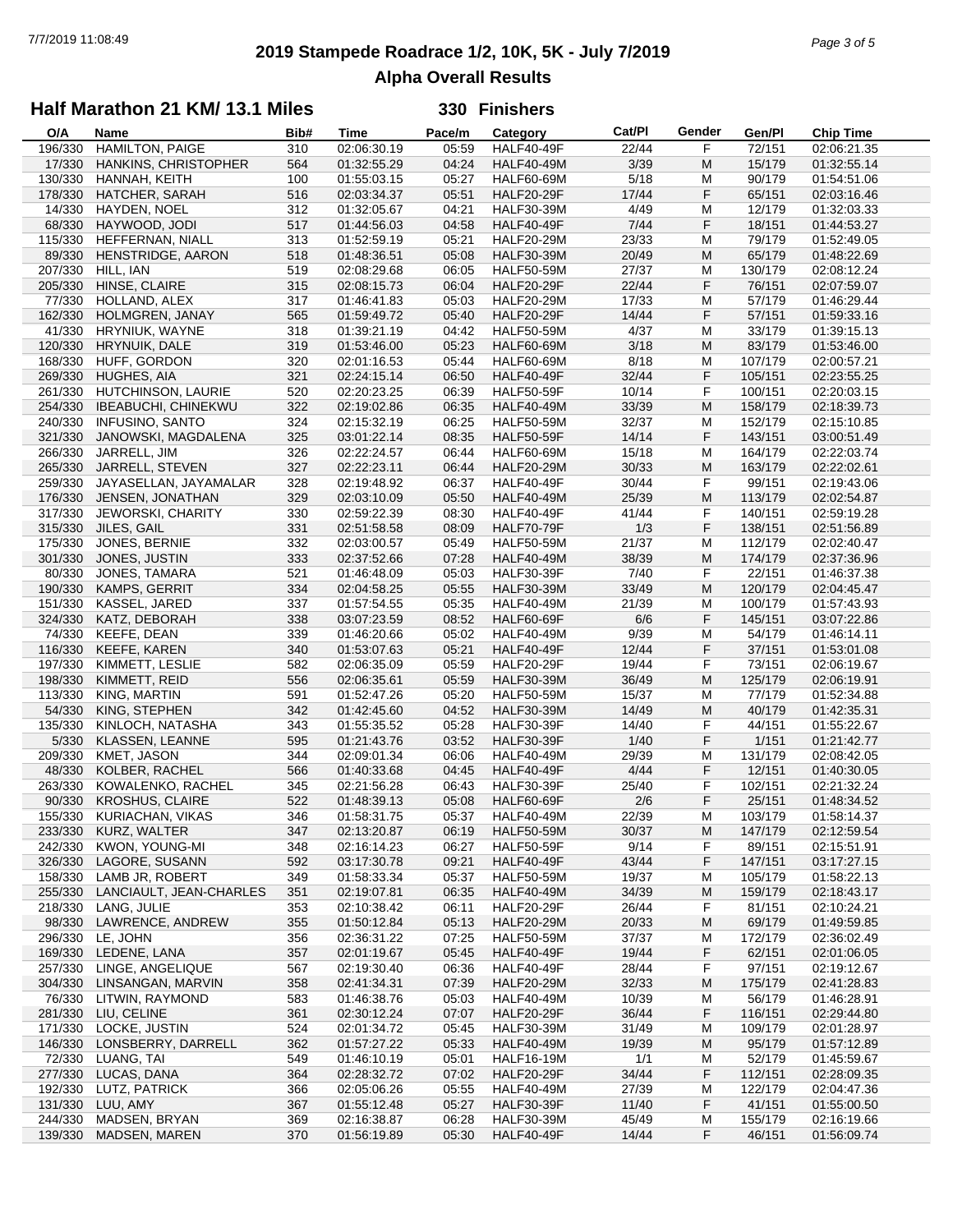## **2019 Stampede Roadrace 1/2, 10K, 5K - July 7/2019** 7/7/2019 11:08:49 *Page 4 of 5* **Alpha Overall Results**

### **Half Marathon 21 KM/ 13.1 Miles**

| O/A     | Name                     | Bib# | Time        | Pace/m | Category          | Cat/Pl | Gender | Gen/Pl  | <b>Chip Time</b> |
|---------|--------------------------|------|-------------|--------|-------------------|--------|--------|---------|------------------|
| 129/330 | MANDERSCHEID, DEVYN      | 371  | 01:54:59.41 | 05:26  | <b>HALF20-29F</b> | 11/44  | F      | 40/151  | 01:54:42.66      |
| 287/330 | MANN, AMAR               | 372  | 02:31:58.41 | 07:12  | <b>HALF30-39M</b> | 48/49  | M      | 167/179 | 02:31:49.82      |
| 191/330 | MANOCHA, GARY            | 373  | 02:05:04.51 | 05:55  | <b>HALF30-39M</b> | 34/49  | М      | 121/179 | 02:04:56.14      |
| 71/330  | MANZO, CYNDI             | 374  | 01:46:09.20 | 05:01  | <b>HALF20-29F</b> | 5/44   | F      | 20/151  | 01:43:36.73      |
| 153/330 | MARINUCCI, MAT           | 525  | 01:58:20.12 | 05:36  | <b>HALF30-39M</b> | 30/49  | M      | 102/179 | 01:58:07.28      |
|         |                          |      |             |        |                   |        |        |         |                  |
| 212/330 | MARR, FRASER             | 568  | 02:09:49.04 | 06:09  | <b>HALF20-29M</b> | 28/33  | M      | 134/179 | 02:05:16.57      |
| 203/330 | MASSINA, SEAN            | 377  | 02:08:01.88 | 06:04  | <b>HALF30-39M</b> | 38/49  | M      | 128/179 | 02:07:39.19      |
| 32/330  | MC FADDEN, LIAM          | 584  | 01:36:30.44 | 04:34  | <b>HALF40-49M</b> | 6/39   | M      | 26/179  | 01:36:27.28      |
| 288/330 | MCADAM, TRACI            | 526  | 02:31:58.71 | 07:12  | HALF40-49F        | 36/44  | F      | 121/151 | 02:31:35.57      |
| 102/330 | MCCORMICK, GLENN         | 379  | 01:50:43.35 | 05:14  | <b>HALF40-49M</b> | 13/39  | M      | 71/179  | 01:50:39.42      |
| 286/330 | MCDONALD, CARLIE         | 380  | 02:30:39.78 | 07:08  | <b>HALF30-39F</b> | 32/40  | F      | 120/151 | 02:30:15.23      |
| 220/330 | MCFETRIDGE, CHRIS        | 382  | 02:10:41.10 | 06:11  | <b>HALF30-39M</b> | 40/49  | M      | 139/179 | 02:10:14.23      |
| 282/330 | MCGIBBON, RACHEL         | 383  | 02:30:18.36 | 07:07  | <b>HALF20-29F</b> | 37/44  | F      | 117/151 | 02:30:05.97      |
| 94/330  | <b>MCINNIS, GERARD</b>   | 384  | 01:49:12.65 | 05:10  | <b>HALF50-59M</b> | 12/37  | M      | 66/179  | 01:49:00.16      |
|         |                          |      |             |        |                   |        |        |         |                  |
| 268/330 | MCKAIN, AMBER            | 385  | 02:23:08.48 | 06:47  | <b>HALF30-39F</b> | 26/40  | F      | 104/151 | 02:22:39.89      |
| 148/330 | MCLEAN, DOUG             | 527  | 01:57:31.79 | 05:34  | <b>HALF60-69M</b> | 7/18   | M      | 97/179  | 01:57:13.45      |
| 188/330 | MELNITSKI, TIM           | 390  | 02:04:29.44 | 05:53  | <b>HALF50-59M</b> | 25/37  | М      | 119/179 | 02:04:19.91      |
| 308/330 | MENDEZ, ANNA LYN         | 528  | 02:43:39.02 | 07:45  | <b>HALF30-39F</b> | 36/40  | F      | 133/151 | 02:43:07.69      |
| 211/330 | MILBURY, DAWSON          | 392  | 02:09:34.58 | 06:08  | HALF60-69M        | 11/18  | M      | 133/179 | 02:09:13.74      |
| 112/330 | MIRANDA, ROSSE           | 551  | 01:52:46.68 | 05:20  | <b>HALF40-49F</b> | 11/44  | F      | 36/151  | 01:52:36.84      |
| 43/330  | <b>MOLITOR, RANDY</b>    | 393  | 01:39:46.76 | 04:43  | <b>HALF60-69M</b> | 1/18   | М      | 34/179  | 01:39:37.33      |
| 258/330 | MONTGOMERY, LISA         | 394  | 02:19:34.29 | 06:36  | HALF40-49F        | 29/44  | F      | 98/151  | 02:19:10.55      |
| 216/330 | MOONEY, SEAN             | 395  | 02:10:11.05 | 06:10  | <b>HALF40-49M</b> | 31/39  | M      | 137/179 | 02:09:48.85      |
|         |                          |      |             |        |                   |        |        |         |                  |
| 104/330 | MORLEY, DAN              | 396  | 01:50:51.69 | 05:15  | <b>HALF50-59M</b> | 13/37  | M      | 72/179  | 01:50:33.26      |
| 38/330  | MORRISH, IAIN            | 397  | 01:38:05.82 | 04:38  | <b>HALF50-59M</b> | 3/37   | М      | 31/179  | 01:37:59.20      |
| 267/330 | MULDOON, KELSEY          | 399  | 02:22:26.28 | 06:45  | <b>HALF20-29F</b> | 33/44  | F      | 103/151 | 02:22:01.18      |
| 110/330 | MURPHY, ALMA             | 585  | 01:51:58.91 | 05:18  | HALF40-49F        | 10/44  | F      | 35/151  | 01:51:43.95      |
| 7/330   | MURPHY, MATTHEW          | 599  | 01:23:30.63 | 03:57  | <b>HALF20-29M</b> | 4/33   | M      | 6/179   | 01:23:30.07      |
| 274/330 | NEARY-ZAJICZEK, LYDIA    | 400  | 02:28:03.38 | 07:00  | <b>HALF30-39F</b> | 30/40  | F      | 110/151 | 02:27:40.12      |
| 273/330 | NEARY-ZAJICZEK, MICHELLE | 401  | 02:28:03.10 | 07:00  | <b>HALF30-39F</b> | 29/40  | F      | 109/151 | 02:27:39.92      |
| 154/330 | NEWMAN, GEMMA            | 402  | 01:58:24.93 | 05:36  | <b>HALF30-39F</b> | 17/40  | F      | 52/151  | 01:58:15.23      |
| 1/330   | NEWSOM, JOHN             | 552  | 01:15:22.53 | 03:34  | <b>HALF30-39M</b> | 1/49   | M      | 1/179   | 01:15:22.38      |
|         |                          |      | 02:08:11.73 |        |                   |        |        | 129/179 |                  |
| 204/330 | NGUYEN, NICHOSON         | 404  |             | 06:04  | <b>HALF20-29M</b> | 27/33  | М      |         | 02:07:56.60      |
| 291/330 | NIEMAN, PETER            | 406  | 02:32:36.84 | 07:13  | <b>HALF60-69M</b> | 16/18  | M      | 168/179 | 02:32:07.35      |
| 107/330 | O'GRADY, PAUL            | 409  | 01:51:54.27 | 05:18  | <b>HALF30-39M</b> | 23/49  | М      | 73/179  | 01:51:44.60      |
| 44/330  | ONG, RAYMOND             | 529  | 01:39:56.86 | 04:44  | <b>HALF20-29M</b> | 12/33  | M      | 35/179  | 01:39:53.69      |
| 25/330  | ONG, SIMON               | 411  | 01:34:57.90 | 04:30  | <b>HALF30-39M</b> | 7/49   | M      | 22/179  | 01:34:56.13      |
| 81/330  | OPPERMANN, LARS          | 554  | 01:46:51.53 | 05:03  | <b>HALF40-49M</b> | 11/39  | M      | 59/179  | 01:46:40.44      |
| 128/330 | OWEL, THEO               | 412  | 01:54:35.73 | 05:25  | <b>HALF60-69M</b> | 4/18   | M      | 89/179  | 01:54:33.25      |
| 12/330  | PAAUWE, MELISSA          | 413  | 01:29:27.45 | 04:14  | <b>HALF30-39F</b> | 2/40   | F      | 2/151   | 01:29:26.55      |
| 136/330 | PAIGE, KATIE             | 530  | 01:55:38.10 | 05:28  | <b>HALF30-39F</b> | 15/40  | F      | 45/151  | 01:55:21.71      |
| 105/330 | PARK, LILLIAN            | 414  | 01:50:58.19 | 05:15  | <b>HALF40-49F</b> | 9/44   | F      | 33/151  | 01:50:46.51      |
| 84/330  | PARNELL, MARTIN          | 415  | 01:47:53.08 | 05:06  | <b>HALF60-69M</b> | 2/18   | М      | 62/179  | 01:47:49.45      |
|         |                          |      |             |        |                   |        |        |         |                  |
| 53/330  | PENNY, ANN-MARIE         | 416  | 01:42:39.88 | 04:51  | HALF40-49F        | 6/44   | F      | 14/151  | 01:42:34.82      |
|         | 86/330 PETER, RICHARD    | 531  | 01:48:28.91 | 05:08  | <b>HALF50-59M</b> | 11/37  | M      | 63/179  | 01:48:25.58      |
| 8/330   | PILGRIM, WILSON          | 570  | 01:23:58.26 | 03:58  | <b>HALF30-39M</b> | 3/49   | M      | 7/179   | 01:23:56.73      |
| 170/330 | PISO, CAL                | 597  | 02:01:25.89 | 05:45  | <b>HALF60-69M</b> | 9/18   | M      | 108/179 | 02:01:12.47      |
| 65/330  | PORTER, KUNIKO           | 593  | 01:44:26.92 | 04:57  | <b>HALF50-59F</b> | 2/14   | F      | 17/151  | 01:44:15.29      |
| 305/330 | POWELL, YVETTE           | 417  | 02:42:20.36 | 07:41  | <b>HALF40-49F</b> | 39/44  | F      | 130/151 | 02:41:50.41      |
| 75/330  | PRIBILSKY, REESE         | 418  | 01:46:36.13 | 05:03  | <b>HALF20-29M</b> | 16/33  | M      | 55/179  | 01:46:30.11      |
| 118/330 | PRICE, KENT              | 419  | 01:53:35.29 | 05:22  | <b>HALF40-49M</b> | 14/39  | M      | 81/179  | 01:53:18.78      |
| 87/330  | QUAPP, DOREEN            | 420  | 01:48:32.48 | 05:08  | HALF60-69F        | 1/6    | F      | 24/151  | 01:48:22.64      |
| 303/330 | RAINEY, LOUISE           | 421  | 02:39:50.27 | 07:34  | <b>HALF30-39F</b> | 35/40  | F      | 129/151 | 02:39:48.89      |
| 124/330 | RAMSAY, CRAIG            | 594  | 01:54:18.44 | 05:25  | <b>HALF30-39M</b> | 27/49  | M      | 86/179  | 01:54:06.18      |
|         |                          |      |             |        |                   |        |        |         |                  |
| 239/330 | RANGASAMY, SURESH        | 532  | 02:15:05.66 | 06:24  | <b>HALF30-39M</b> | 44/49  | M      | 151/179 | 02:14:44.26      |
| 62/330  | RANTA, DUANE             | 533  | 01:43:58.56 | 04:55  | <b>HALF50-59M</b> | 9/37   | M      | 46/179  | 01:43:51.02      |
| 179/330 | RATTAI, HAROLD           | 422  | 02:03:56.19 | 05:52  | <b>HALF50-59M</b> | 22/37  | M      | 114/179 | 02:03:52.13      |
| 40/330  | REED, DEBBIE             | 555  | 01:38:15.68 | 04:39  | <b>HALF40-49F</b> | 3/44   | F      | 8/151   | 01:38:13.72      |
| 219/330 | REILANDER, CODY          | 423  | 02:10:38.77 | 06:11  | <b>HALF30-39M</b> | 39/49  | M      | 138/179 | 02:10:24.36      |
| 99/330  | RIESEBERG, ASHLEY        | 424  | 01:50:17.69 | 05:13  | <b>HALF30-39F</b> | 10/40  | F      | 30/151  | 01:50:12.07      |
| 248/330 | RISERBATO, ANTONINA      | 425  | 02:17:30.94 | 06:31  | HALF40-49F        | 25/44  | F      | 92/151  | 02:17:10.26      |
| 271/330 | RIVERA, KATHERINE        | 426  | 02:24:51.85 | 06:51  | <b>HALF30-39F</b> | 28/40  | F      | 107/151 | 02:24:40.17      |
| 119/330 | ROBERTS, NATHAN          | 587  | 01:53:40.96 | 05:23  | <b>HALF40-49M</b> | 15/39  | M      | 82/179  | 01:53:23.71      |
| 20/330  | ROBERTSON, ALASTAIR      | 427  | 01:33:36.27 | 04:26  | <b>HALF30-39M</b> | 6/49   | M      | 18/179  | 01:33:35.45      |
|         |                          |      |             |        |                   |        |        |         |                  |
| 56/330  | ROBICHAUD, LEIGHAM       | 428  | 01:43:08.08 | 04:53  | <b>HALF30-39M</b> | 15/49  | M      | 42/179  | 01:40:35.61      |
| 180/330 | RODRIGUEZ, FIL           | 429  | 02:03:59.07 | 05:52  | <b>HALF30-39M</b> | 32/49  | M      | 115/179 | 02:03:41.91      |